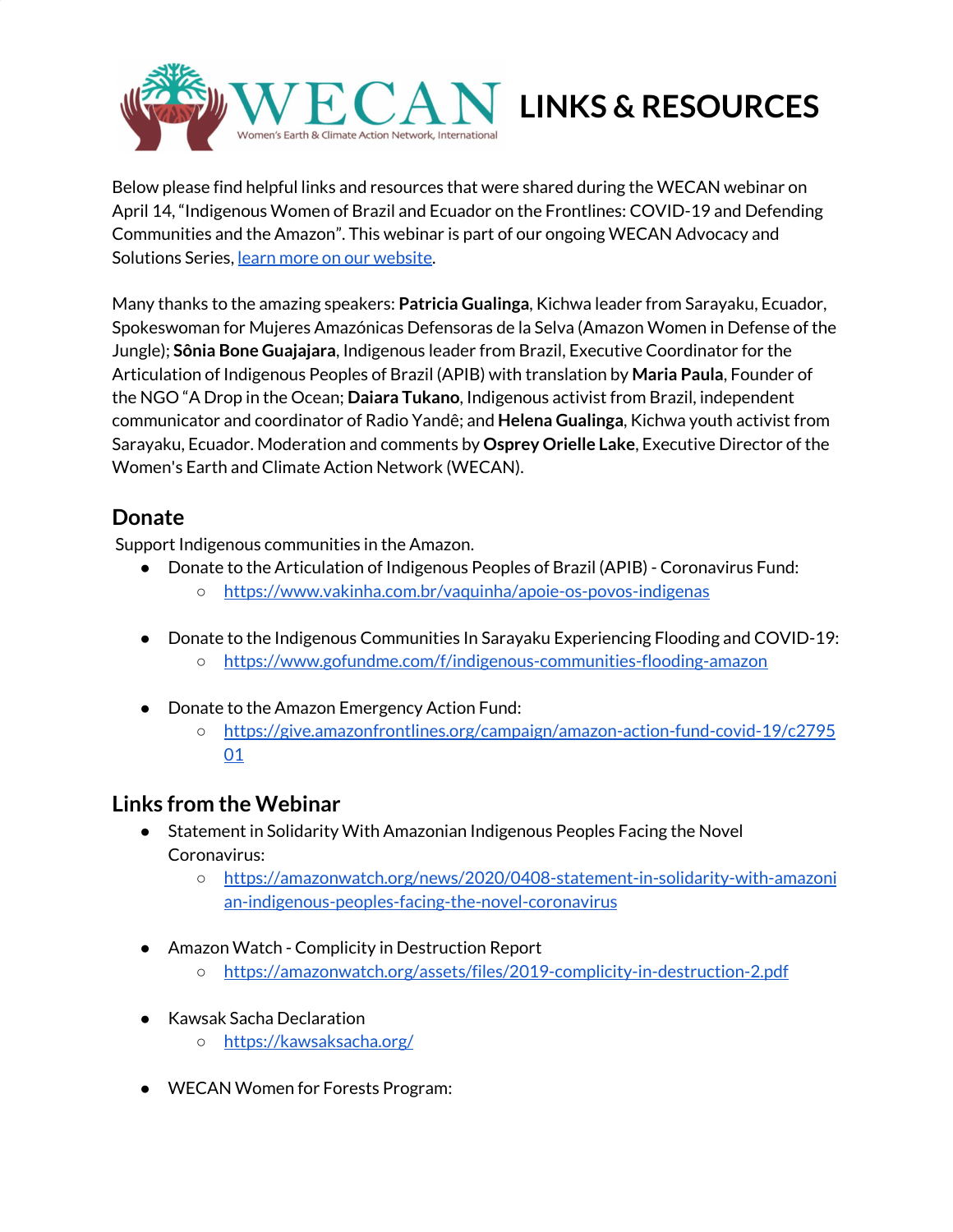- <https://www.wecaninternational.org/women-for-forests>
- WECAN Online Advocacy & Solutions Series:
	- <https://www.wecaninternational.org/online-trainings-network-calls>
- International Rights of Nature Tribunal
	- [https://www.rightsofnaturetribunal.com](https://www.rightsofnaturetribunal.com/)
- Article Destroyed Habitat Creates the Perfect Conditions for Coronavirus to Emerge: [https://www.scientificamerican.com/article/destroyed-habitat-creates-the-perfect-condit](https://www.scientificamerican.com/article/destroyed-habitat-creates-the-perfect-conditions-for-coronavirus-to-emerge/?utm_medium=social&utm_content=organic&utm_source=facebook&utm_campaign=SciAm_&sf231648028=1&fbclid=IwAR2mLhn3wDusmAsVG1HXzf6K1z9CMKLW7kLjcHgjnr7mCnZmH2T9uSaPRK8) [ions-for-coronavirus-to-emerge/](https://www.scientificamerican.com/article/destroyed-habitat-creates-the-perfect-conditions-for-coronavirus-to-emerge/?utm_medium=social&utm_content=organic&utm_source=facebook&utm_campaign=SciAm_&sf231648028=1&fbclid=IwAR2mLhn3wDusmAsVG1HXzf6K1z9CMKLW7kLjcHgjnr7mCnZmH2T9uSaPRK8)

# **Follow the Speakers on Social Media**

Please see below links to donate to the speakers' work and campaigns and information to follow the speakers on social media.

- Patricia Gualinga, Mujeres Amazónicas
	- Facebook: <https://www.facebook.com/MujeresAmazonicasDefensoras/>
	- Twitter: <https://twitter.com/MujeresAmazoni>
	- o Personal Twitter: <https://twitter.com/pumahuarmi>
	- Instagram: <https://www.instagram.com/mujeresamazonicas/>
	- Website: <https://bit.ly/2ydTAIp>
- Sônia Bone Guajajara, Articulation of Indigenous Peoples of Brazil (APIB)
	- Facebook: <https://www.facebook.com/apiboficial/>
	- Personal Facebook: <https://www.facebook.com/GuajajaraSonia/>
	- Twitter: <https://twitter.com/ApibOficial>
	- Personal Twitter: <https://twitter.com/GuajajaraSonia>
	- Instagram: <https://www.instagram.com/apiboficial/>
	- Personal Instagram: <https://www.instagram.com/guajajarasonia/>
	- Website: <http://apib.info/>
- Daiara Tukano, Radio Yandê
	- Facebook: <https://www.facebook.com/radioyande/>
	- Personal Facebook: <https://www.facebook.com/daiaratukano/>
	- Instagram: <https://www.instagram.com/radioyande/>
	- Personal Instagram: <https://www.instagram.com/daiaratukano/>
	- Twitter: <https://twitter.com/RadioYande>
	- Website: [https://radioyande.com](https://radioyande.com/?fbclid=IwAR1XBBjY5ruu4TzxFf2nirVBx8qqt0oeF07K8mbuhYE7UX4kQRyKrVu-CiU)
- Helena Gualinga
	- Instagram: <https://www.instagram.com/helenagualinga/>
	- o Twitter: <https://twitter.com/SumakHelena>